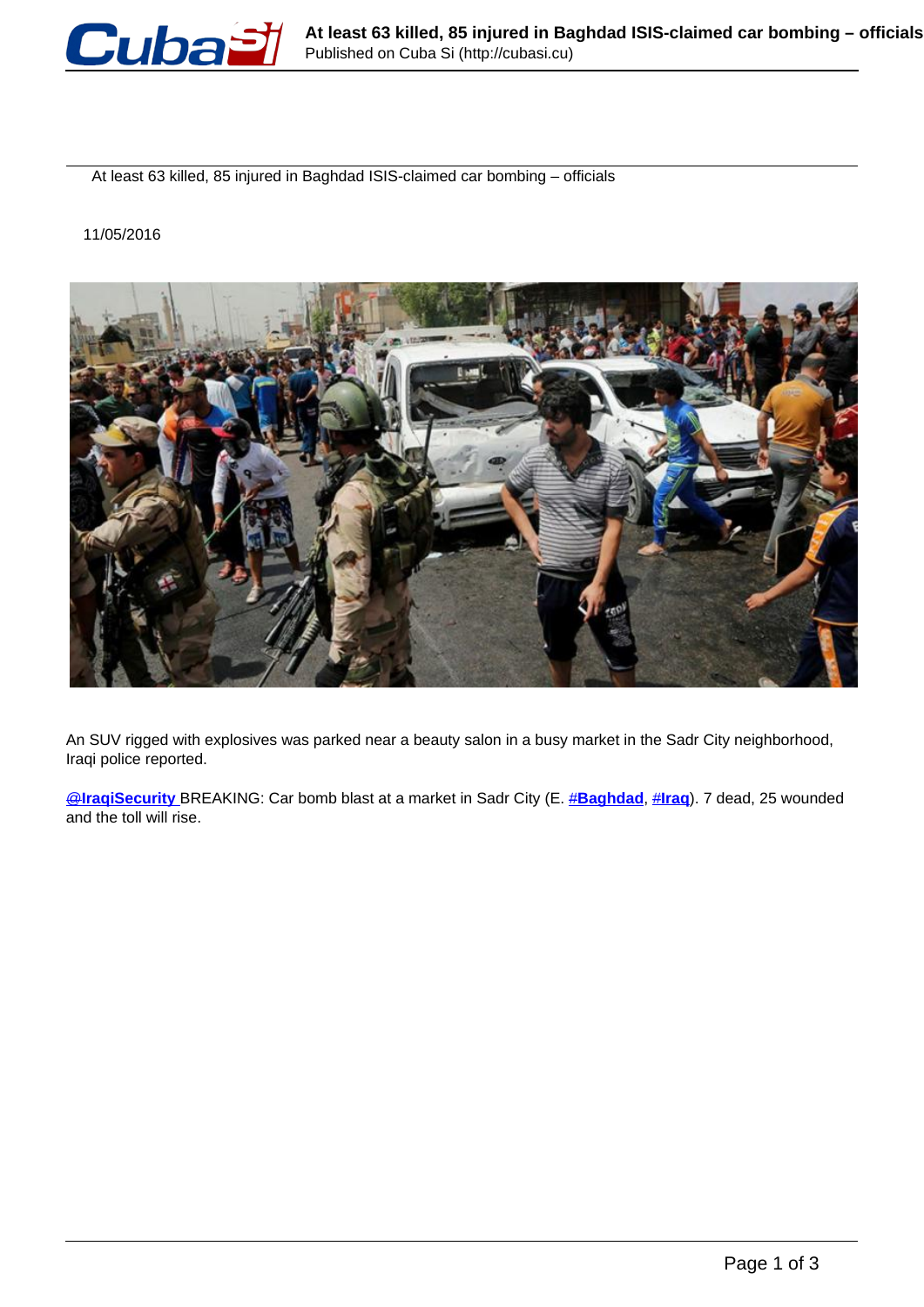



The bomb was detonated by a suicide bomber, a media outlet that sympathizes with Islamic State (IS, formerly ISIS/ISIL) reported.

The blast killed over 20 people on the spot while others succumbed to their wounds shortly after. At least 60 people were injured by the blast, and many remain in critical condition.

@**IraqiSecurity** Reports that 34 Shi'a civilians killed and 65+ wounded after a car bomb blast in a market in Sadr City, E. #**Baghdad**.



IS targeted Sadr City in February in a twin bombing attack, which claimed the lives of 70 people.

READ MORE: Over 70 feared killed, 100+ wounded in Baghdad blasts

The group is ultra-conservative Sunni Muslim and considers Muslims adhering to other sects of Islam apostates and their enemies.